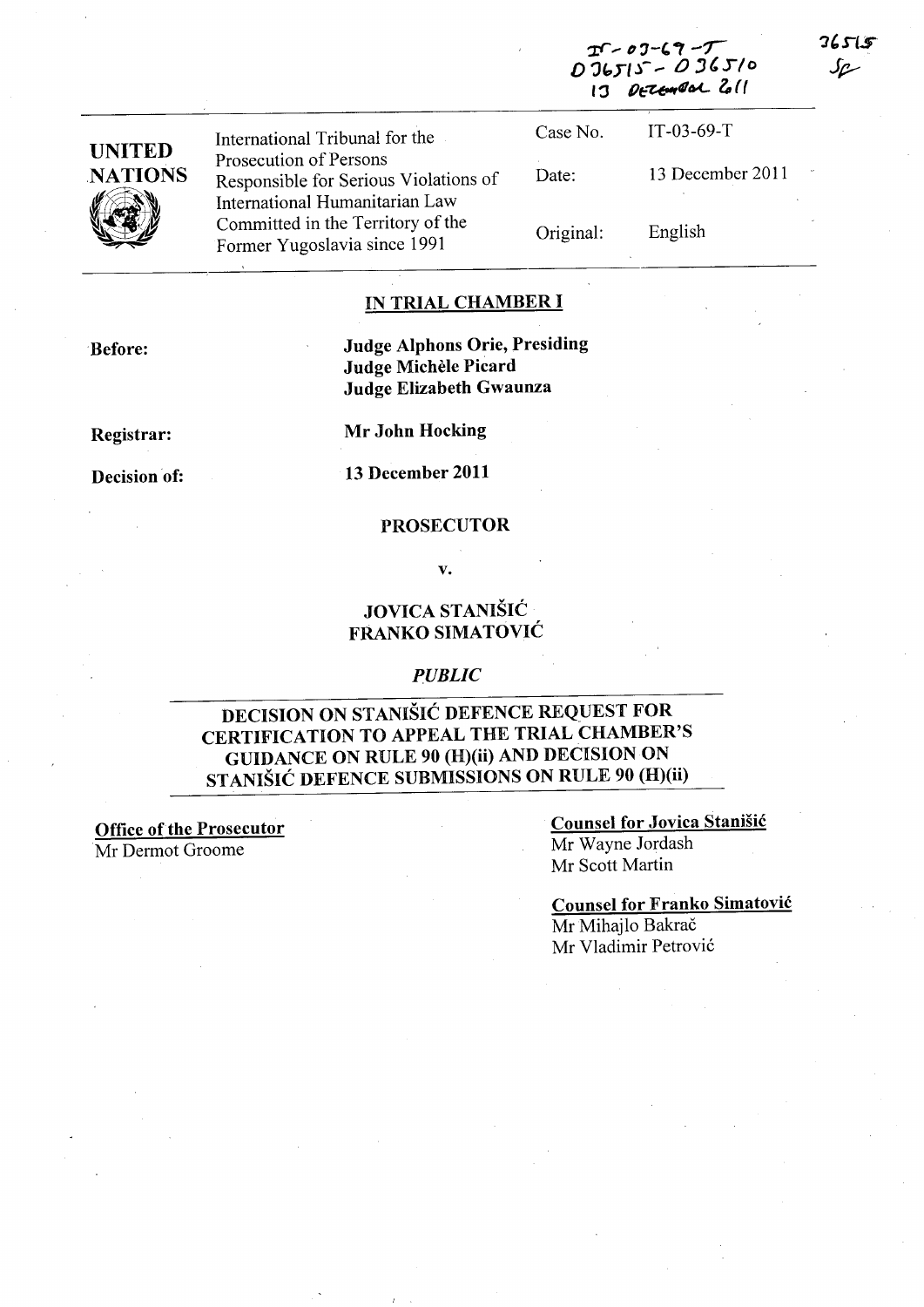## **I. PROCEDURAL HISTORY**

1. On 26 October 2011, the Stanisic Defence requested certification to appeal ("Request") the Chamber's "Guidance on Rule 90 (H)(ii) and Decision on Stanisic Defence Submissions on Rule 90 (H)(ii)", filed on 19 October 2011 ("Guidance").<sup>1</sup> On 9 November 2011, the Prosecution filed its response, requesting that the Chamber deny the Request ("Response").<sup>2</sup> On 16 November 2011, the Stanisic Defence filed an application requesting leave to reply to the Prosecution's Response ("Application").<sup>3</sup> On 22 November, in an informal communication, the Chamber granted the Application and set the deadline for the reply at 24 November 2011. On 23 November, the Stanišić Defence filed its reply ("Reply").<sup>4</sup>

# **11. SUBMISSIONS OF THE PARTIES**

### A) Request

2. The Stanisic Defence submits that the Guidance will significantly affect the ultimate outcome of the trial because, in its view, the effect of the Guidance is that the Chamber has: 1) removed (or reduced to *de minimis)* the Prosecution's obligations under Rule 90 (H)(ii), thereby rendering the ensuing obligations of the Rule unequal between the Defence and Prosecution, and 2) possibly indicated an erroneous approach to the Prosecution's burden of proof.<sup>5</sup> To this second point, it submits that "[h]ad the Defence witnesses been questioned by the Prosecution on matters where they contradict the Prosecution case, irreparable damage would have been caused to its case through that process. The effect of putting these questions to witnesses and them meeting that challenge could lead to a finding of acquittal [...]".<sup>6</sup> The Stanišić Defence further submits that granting certification may materially advance the proceedings because if the Guidance is not reviewed by the Appeals Chamber, the Prosecution will not put its case to the remaining Defence witnesses.<sup>7</sup> Finally, it submits that an immediate resolution by the Appeals Chamber will ensure

Stanisic Defence Defence Request for Certification to Appeal the Trial Chamber's Guidance on Rule 90(H)(ii) and  $\mathbf{1}$ Decision on Stanisic Defence Submissions on Rule 90(H)(ii), 26 October 2011.

Prosecution Response to Stanišić Defence Request for Certification to Appeal the Trial Chamber's Rule 90(H)(ii)  $\overline{2}$ Guidance and Decision of 19 October 2011, 9 November 2011, paras 3, 6, 14.

Stanišić Defence Application for Leave to Reply to the Prosecution Response to Stanišić Defence Request for  $\overline{\mathbf{3}}$ Certification to Appeal the Trial Chamber's Rule 90(H)(ii) Guidance and Decision of 19 October 2011, <sup>16</sup>

<sup>4</sup>  November 2011.<br>Stanišić Defence Reply to the Prosecution Response to Stanišić Defence Request for Certification to Appeal the Trial Chamber's Rule 90(H)(ii) Guidance and Decision of 19 October 2011, 22 November 2011.

 $\overline{\phantom{a}}$ Request, paras 7-10.

<sup>6</sup> Ibid.

 $\overline{7}$ Ibid.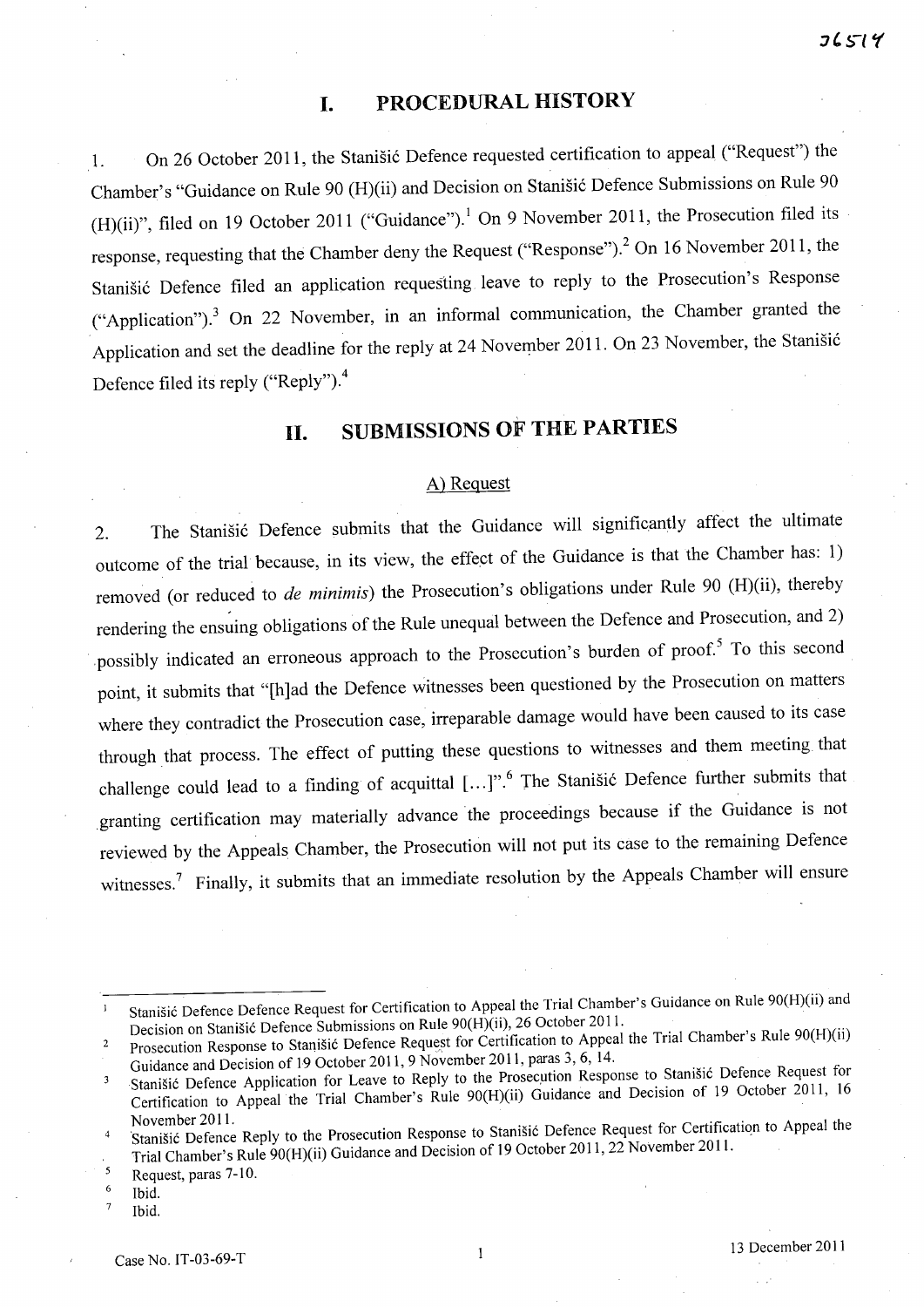that the Guidance's interpretation of Rule 90 (H)(ii) is correct and the purposes of the Rule are achieved. 8

### B) Response

'3. The Prosecution submits that the Guidance consists of two parts: 1) a general guidance setting forth general guidelines and how the parties must comply with the Rule going forward and 2) a decision on the violations alleged by the Stanišić Defence and a denial of the Stanišić Defence request for relief.<sup>9</sup> The Prosecution submits the Request should be denied so far as it seeks to appeal the general guidance portion of the Guidance because general guidances are not subject to interlocutory appeal.<sup>10</sup> As for any decision on the Prosecution's alleged violation of Rule 90 (H)(ii), the Prosecution submits that the Stanišić Defence has neither identified an issue that would significantly affect the fair and expeditious conduct of the proceedings or the outcome of the trial, nor has it identified how an immediate review would materially advance the proceedings.<sup>11</sup> Specifically, the Prosecution submits that the Chamber cannot now know the weight it will attribute to the evidence of Defence witnesses given during cross-examination as this is a determination that will be made based on the entirety of the trial record.<sup>12</sup> Finally, the Prosecution submits that the Stanišić Defence's assertion that it will not put its case to remaining Defence witnesses is baseless.<sup>13</sup> It argues that even if this contention were true, an interlocutory decision would not materially advance the proceedings because the Guidance specifically states that the Chamber will ,evaluate new Rule 90 (H)(ii) objections on a case-by-case basis and, therefore, any Appeals Chamber decision would not materially advance the proceedings in the future.<sup>14</sup>

#### C) Reply

4. The Stanišić Defence submits that the Guidance is not purely forward looking because the ,Guidance was issued after Defence objections had been raised and because the criteria announced in the Guidance were applied to the past decisions on those Rule 90 (H)(ii) objections as the Chamber did not state it was using different criteria.<sup>15</sup> The Stanišić Defence alleges that the Guidance "had infected previous decisions and will continue to taint and undermine the fairness of the proceedings in the future".<sup>16</sup> Finally, the Stanisic Defence argues that the Prosecution

- 10 Response, paras 3, 6-10.
- $11$  Response, paras 11-13.
- 12 Response, para. 12.
- 13 Response, para. 13.
- $14$  Ibid.
- 15 Reply, paras 3-5

 $\bf{8}$ Request, para. 11.

Response, para. 9.

<sup>&</sup>lt;sup>16</sup> Reply, para. 11.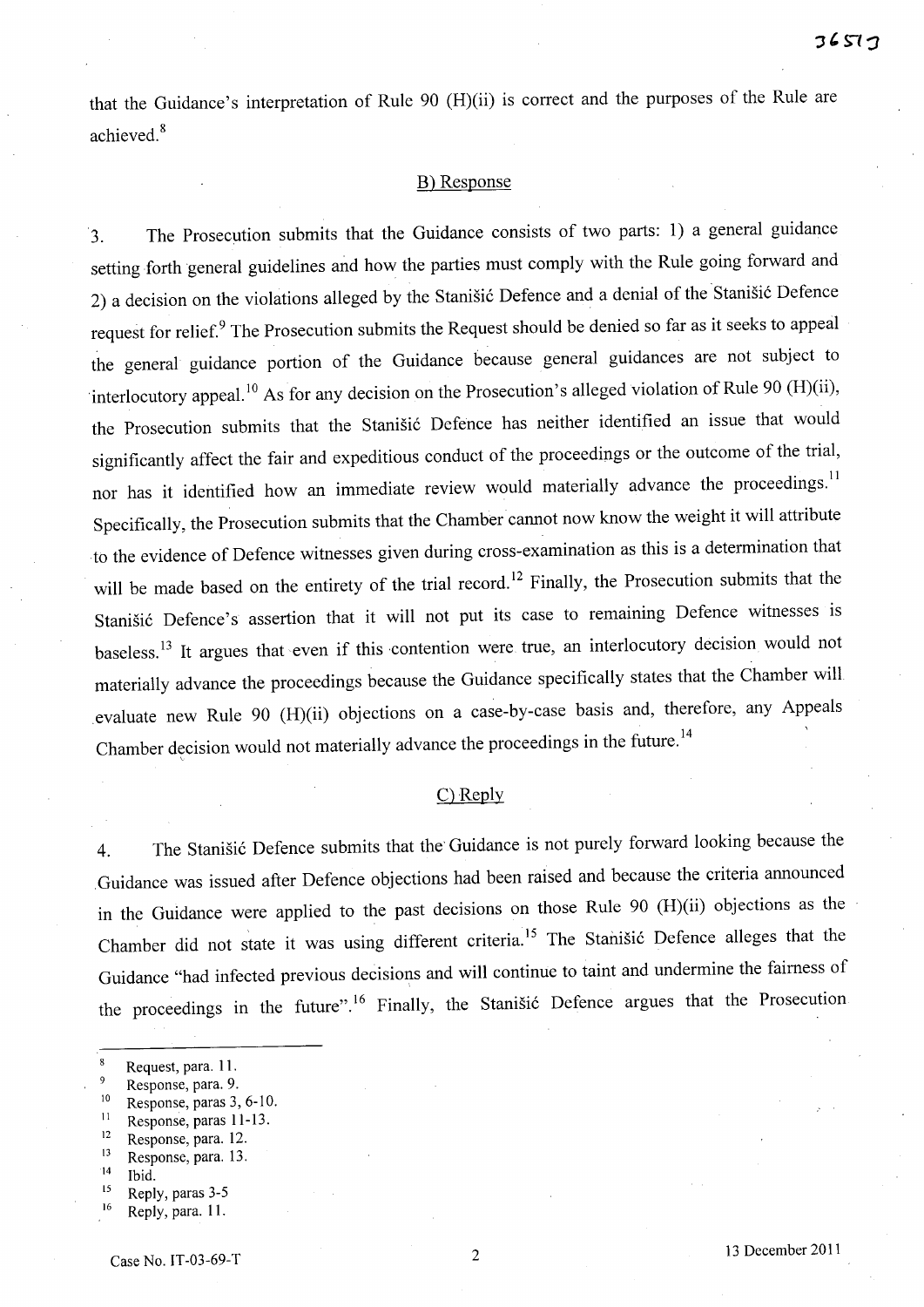interpretation of the first criterion of Rule <sup>73</sup>(B), that the Chamber cannot know at this time the weight it will attribute to the witnesses' evidence, is incorrect and submits that the correct interpretation is whether the evidence *could* have significant bearing on the criminal responsibility of the Accused.<sup>17</sup> It submits that "requiring a dispositive demonstration" that evidence will significantly affect the outcome of the trial undermines the purpose of Rule 73 (B) and renders the right to interlocutory appeals on evidentiary issues "illusory". <sup>18</sup>

### **HI. APPLICABLE LAW**

5. Rules 73 of the Rules of Procedure and Evidence ("Rules") provides:

- (B) Decisions on all motions are without interlocutory appeal save with certification by the Trial Chamber, which may grant such certification if the decision involves an issue that would significantly affect the fair and expeditious conduct of the proceedings or the outcome of the trial, and for which, in the opinion of the Trial Chamber, an immediate resolution by the Appeals Chamber may materially advance the proceedings.
- (C) Requests for certification shall be filed within seven days of the filing of the impugned decision. Where such decision is rendered orally, this time-limit shall run from the date of the oral decision, unless
	- (ii) The Trial Chamber has indicated that a written decision will follow, in which case the time-limit shall run from the filing of the written decision

#### **IV. DISCUSSION**

6. The Chamber considers that the Guidance consists wholly of a" general guidance that identifies the purposes and ensuing obligations of the parties under Rule 90 (H)(ii). Further, the Guidance does not address any previous in-court objections or oral decisions' given, but rather clearly states in the "Introduction" section that:<sup>19</sup>

The Chamber considers that the parties have divergent interpretations of Rule 90 (H), resulting in repeated objections and discussions during court proceedings [...] The Chamber carefully reviewed the objections in court by the Stanisic Defence. However, the Stanisic Defence's written submissions do not rely on these objections, but instead discuss the two Hypotheticals. *Therefore, the Chamber will refer to the Stanisic Defence Hypotheticals to clarify the application of Rule 90 (H)(ii) in practice.* 

7. The Chamber has previously held that a general guidance which addresses future events in the proceedings "cannot be subject to appeal [...] since it does not rule on any existing and concrete

 $17$  Reply, paras 6-7.

 $18$  Reply, para. 8.

<sup>19</sup>Guidance, para. <sup>13</sup>(Emphasis added).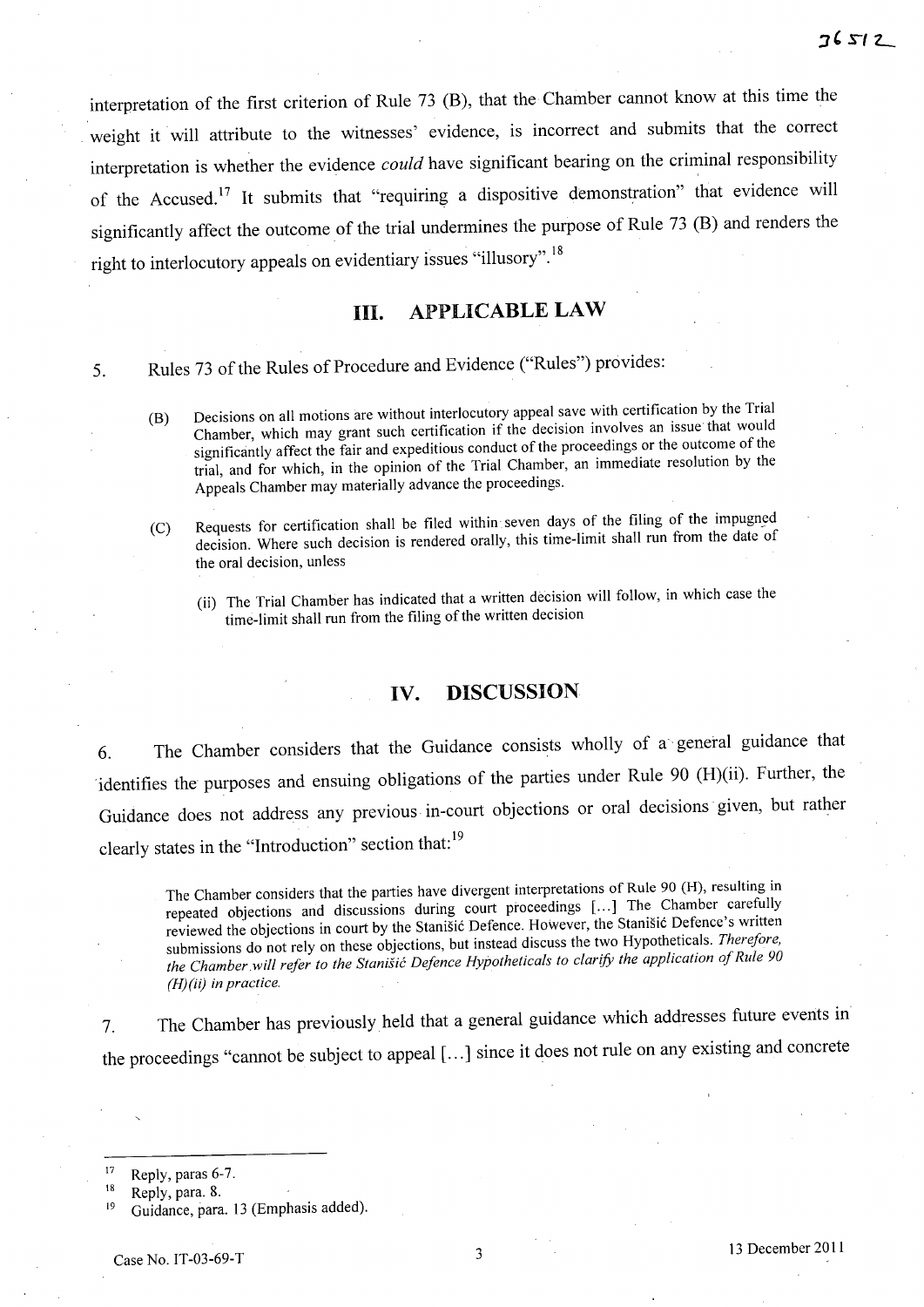dispute".<sup>20</sup> The Guidance does not address any existing or concrete dispute as it deals with hypothetical situations to clarify Rule 90 (H)(ii)'s purposes and the parties' obligations under the Rule going forward in the trial. Therefore, pursuant to this Chamber's prior holding, the Chamber considers that the disputed Guidance is not subject to appeal on an interlocutory basis.

8. However, the Chamber stresses that nothing in this decision nor in the Guidance itself prevents the Stanišić Defence from objecting if, in its view, the Prosecution does not comply with its obligations under Rule 90 (H)(ii) with any remaining Defence witnesses. The Chamber will consider any such future objections, when and if they arise, on a case-by-case basis.<sup>21</sup> Further, any decisions on a future objection can be certified for appeal if the two criteria of Rule 73 (B) are met.

9. In its original submission to the Chamber on Rule 90 (H)(ii), the Stanisic Defence concluded:<sup>22</sup>

The Defence understood this filing to be one that endeavours to assist the Trial Chamber in providing guidance to the parties on the interpretation of Rule 90 (H)(ii) of the Rules. It has attempted to do so. Consequently, it has not suggested any remedy for its assertion that the Prosecution has thus far failed to adequately put its case to Defence witnesses. *The Defence would be ready to file further submissions on these matters upon receiving guidance from the Trial Chamber on its interpretation of Rule 90 (H)(ii) of the Rules.* 

10. In its reply to the Prosecution's response to its submissions on the Rule, the Stanišić Defence nonetheless requested certain relief:, specifically that the Chamber 1) adopt a general remedy analysis offered by the Defence and 2) that the Chamber "approach all evidence at the final judgement stage in light of the Prosecution's failures to conform with the requirements of Rule 90  $(H)(ii)$ ".<sup>23</sup> However, the aforementioned submissions did not connect the requested relief with particular witnesses or examples of alleged Rule 90 (H)(ii) violations by the Prosecution.<sup>24</sup> The only example of such an allegation that the Stanisic Defence *did* cite was, in fact, considered by the Chamber. With regard to that instance, the Chamber determined that the Stanišić Defence's in-court objection had been resolved *in favour* of the Stanišić Defence and resulted in the Prosecution putting additional questions in cross-examination as requested by the Stanišić Defence.<sup>25</sup>

25 Submission Reply, paras 14-20; T. 12550-12574.

<sup>&</sup>lt;sup>20</sup> Decision on Stanišić Defence Request for Certification to Appeal the Trial Chamber's Guidance on the Admission into Evidence of Documents Tendered by the Prosecution During the Defence Case and Reasons for Decisions on Past Admissions of Such Documents, 19 October 2011, para. 9.

<sup>21</sup> See Guidance, para. 32.

<sup>&</sup>lt;sup>22</sup> See Stanišić Defence Submissions on Rule 90 (H)(ii), 3 August 2011, para. 24 (Emphasis added).

<sup>&</sup>lt;sup>23</sup> Stanišić Defence Reply to the Prosecution Response to the Stanišic Defence Submissions on Rule 90 (H)(ii) ("Submission Reply"), paras 4, 23.

<sup>&</sup>lt;sup>24</sup> See, for example, Submission Reply, paras 21-22. The general allegations of Prosecution violations of the Rule refer to "witnesses" and unspecified "Krajina witnesses".